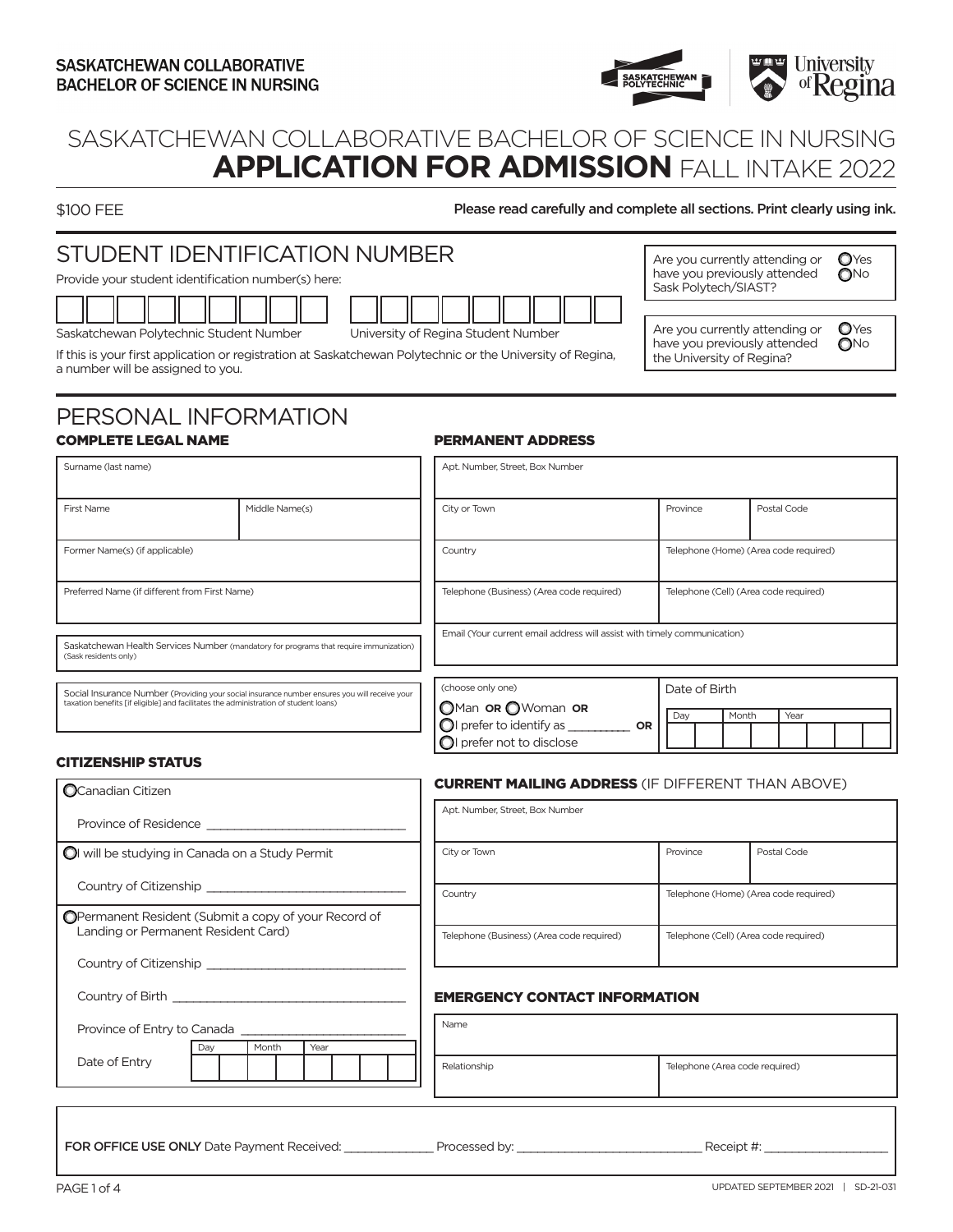

### SITE CHOICE & PROGRAM OPTION

Submit one form and pay one \$100.00 application fee. If you are re-applying to this program, you are not required to pay another application fee. You may submit your application(s) to any of the four Saskatchewan Polytechnic campuses. You may apply and pay by any of the following methods: online (using credit or debit); by mail (with a cheque payable to Saskatchewan Polytechnic); in person (using credit, debit, cash, or cheque payable to Saskatchewan Polytechnic).

Submit only one application each year and indicate one location of site preference. Applicants are accepted on the basis of their competitive admission average and number of seats available at each location. If you become waitlisted at your location of choice, and a seat becomes available to you at a different location than the one you have chosen, you will be contacted and offered that as an alternative site.

I wish to apply to the Bilingual Option (Regina Location Only):  $\bigcirc$  Yes  $\bigcirc$  No

### PREVIOUS AND CURRENT EDUCATION

A complete list of all secondary and post-secondary education is required. Failure to disclose attendance to another post-secondary institution may lead to cancellation of this application.

#### HIGH SCHOOL OR SECONDARY EDUCATION

You must also indicate if you are currently upgrading courses (see page 4).

| Name of High School                                                          | Prov. (Country) |  | From<br>(month/year) |  | To<br>(month/year) | <b>Certificate Obtained or Expected</b> |  | Date<br>(month/year) | Language of<br>Instruction |
|------------------------------------------------------------------------------|-----------------|--|----------------------|--|--------------------|-----------------------------------------|--|----------------------|----------------------------|
|                                                                              |                 |  |                      |  |                    |                                         |  |                      |                            |
|                                                                              |                 |  |                      |  |                    |                                         |  |                      |                            |
|                                                                              |                 |  |                      |  |                    |                                         |  |                      |                            |
| Saskatchewan residents: Please indicate your Learning Identification Number: |                 |  |                      |  |                    |                                         |  |                      |                            |

Have you requested that the Ministry of Education send your transcript to Saskatchewan Polytechnic? O'Yes ONo If yes, Date Requested \_

#### POST-SECONDARY EDUCATION

You must indicate all post-secondary institutions you are attending or have attended, including those you have withdrawn from. Include the University of Regina and Saskatchewan Polytechnic if applicable.

| University, College,<br><b>Technical Institute</b> | <b>Program or Faculty</b> | Prov. (Country) | From<br>(month/year) | To .<br>(month/year) | Degree, Diploma or Certificate<br><b>Obtained or Expected</b> | Date<br>(month/year) | Language of<br>Instruction |
|----------------------------------------------------|---------------------------|-----------------|----------------------|----------------------|---------------------------------------------------------------|----------------------|----------------------------|
|                                                    |                           |                 |                      |                      |                                                               |                      |                            |
|                                                    |                           |                 |                      |                      |                                                               |                      |                            |
|                                                    |                           |                 |                      |                      |                                                               |                      |                            |

One official transcript must be sent directly to Saskatchewan Polytechnic from each post-secondary institution, including those you are currently attending. If applicable, you are not required to request a transcript from Saskatchewan Polytechnic or the University of Regina, as we will request these for you. But, as noted above, you are required to indicate in this section if you attended either of these institutions.

Have you ever been discontinued from a program, suspended while in a program, or expelled from a post-secondary institution? (This includes disclosing for Sask Polytech and the U of R).  $\bigcirc$  Yes  $\bigcirc$  No

If so, specify institution name and related date:  $\frac{1}{n}$ 

name date of the control of the control of the control of the control of the control of the control of the control of the control of the control of the control of the control of the control of the control of the control of

# LANGUAGE PROFICIENCY

What is your first language?

Proof of language proficiency is required of all applicants. For details, refer to www.sasknursingdegree.ca.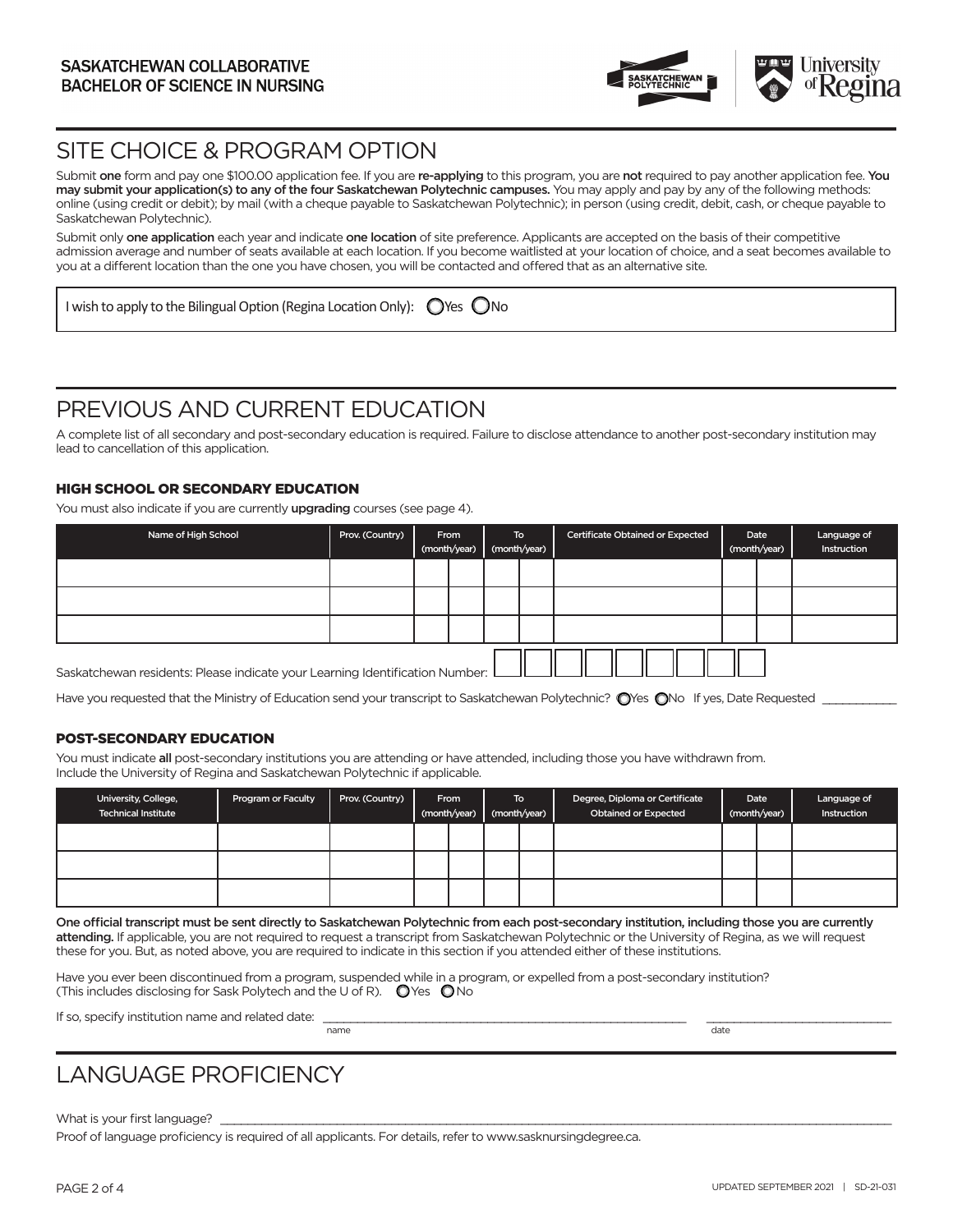

### SELF-DECLARATION

### INDIGENOUS SELF-DECLARATION

Providing this information is voluntary. It is collected for statistical purposes only. I am of North American Indigenous ancestry

### VISIBLE MINORITY

Providing this information is voluntary. It is collected for statistical purposes only.  $\Box$  I am a member of a visible minority

### EDUCATION EQUITY

Some seats are designated for persons of North American Indigenous ancestry. If you are of North American Indigenous ancestry and wish to be considered for an Indigenous equity seat, please check one of the following boxes:

 $\bigcirc$ Inuit  $\bigcirc$ Métis  $\bigcirc$ Status/Treaty Indian  $\bigcirc$ Non-Status Indian

Documentation verifying North American Indigenous ancestry must be submitted before a student can be given a start date in an equity seat. (Examples include a photocopy of your federal ID card or Métis Council ID card, or a letter from your band office, Métis Local, Métis Community, or a Métis elder).

\_\_\_\_\_\_\_\_\_\_\_\_\_\_\_\_\_\_\_\_\_\_\_\_\_\_\_\_\_\_\_\_\_\_\_\_\_\_\_\_\_\_\_\_\_\_\_\_\_\_\_\_\_\_\_\_\_\_\_\_\_\_\_\_\_\_\_\_\_\_\_\_\_\_\_\_\_\_\_\_\_\_\_\_\_\_\_\_\_\_\_\_\_\_\_\_\_\_\_\_\_\_\_\_\_\_\_\_\_\_\_\_

OPTIONAL For statistical purposes, please provide the name of the First Nation to which you belong, if applicable:

### UNDERGRADUATE DECLARATION

I certify that all the questions have been answered in full and the information provided is correct and complete. I understand that completion of this signed application permits Saskatchewan Polytechnic and the University of Regina to request and/or confirm any information necessary to support my application for admission; that submission of any false statements or documents will result in the immediate and permanent cancellation of admission or registration to the Saskatchewan Collaborative Bachelor of Science in Nursing program (the "Program"); and that failure to disclose attendance at another post-secondary institution may lead to cancellation of this application. As well, I agree that any misrepresentation by me may be shared with other post-secondary institutions. I agree to abide by the University of Regina and Saskatchewan Polytechnic rules and regulations and that failure to do so may result in the revocation of my admission to or registration in the Program. This includes disclosing attendance at the University of Regina and Saskatchewan Polytechnic.

The University of Regina collects and creates information about students ("Personal Information") under the authority of *The University of Regina Act (Saskatchewan)*. Saskatchewan Polytechnic collects and creates personal information under the authority of *The Saskatchewan Polytechnic Act (Saskatchewan)*. All such Personal Information is collected, retained, used and disclosed in accordance with *The Local Authority Freedom of Information and Protection of Privacy Act (Saskatchewan)* and the *Personal Information Protection and Electronic Documents Act (Canada)* and for the purposes of admission, registration, and other decisions on students' academic status, and the administration of the institutions and their programs and services (including but not limited to the Program). All Personal Information collected or created by each institution may be shared with the other institution for these purposes. As well, some of this information may be disclosed to the relevant student society / associations and alumni association(s), and will be reported as required by federal or provincial authority.

Information regarding the admission of current high school students may be shared with the student's current high school, as needed. By enrolling in the program, students consent to the collection, retention, use, and disclosure of Personal Information as described above.

Signature \_\_\_\_\_\_\_\_\_\_\_\_\_\_\_\_\_\_\_\_\_\_\_\_\_\_\_\_\_\_\_\_\_\_\_\_\_\_\_\_\_\_\_\_\_\_\_\_\_\_\_\_\_\_\_\_\_\_\_\_\_\_\_\_\_\_ Date \_\_\_\_\_\_\_\_\_\_\_\_\_\_\_\_\_\_\_\_\_\_\_\_\_\_\_\_\_\_\_\_\_\_\_\_\_\_\_